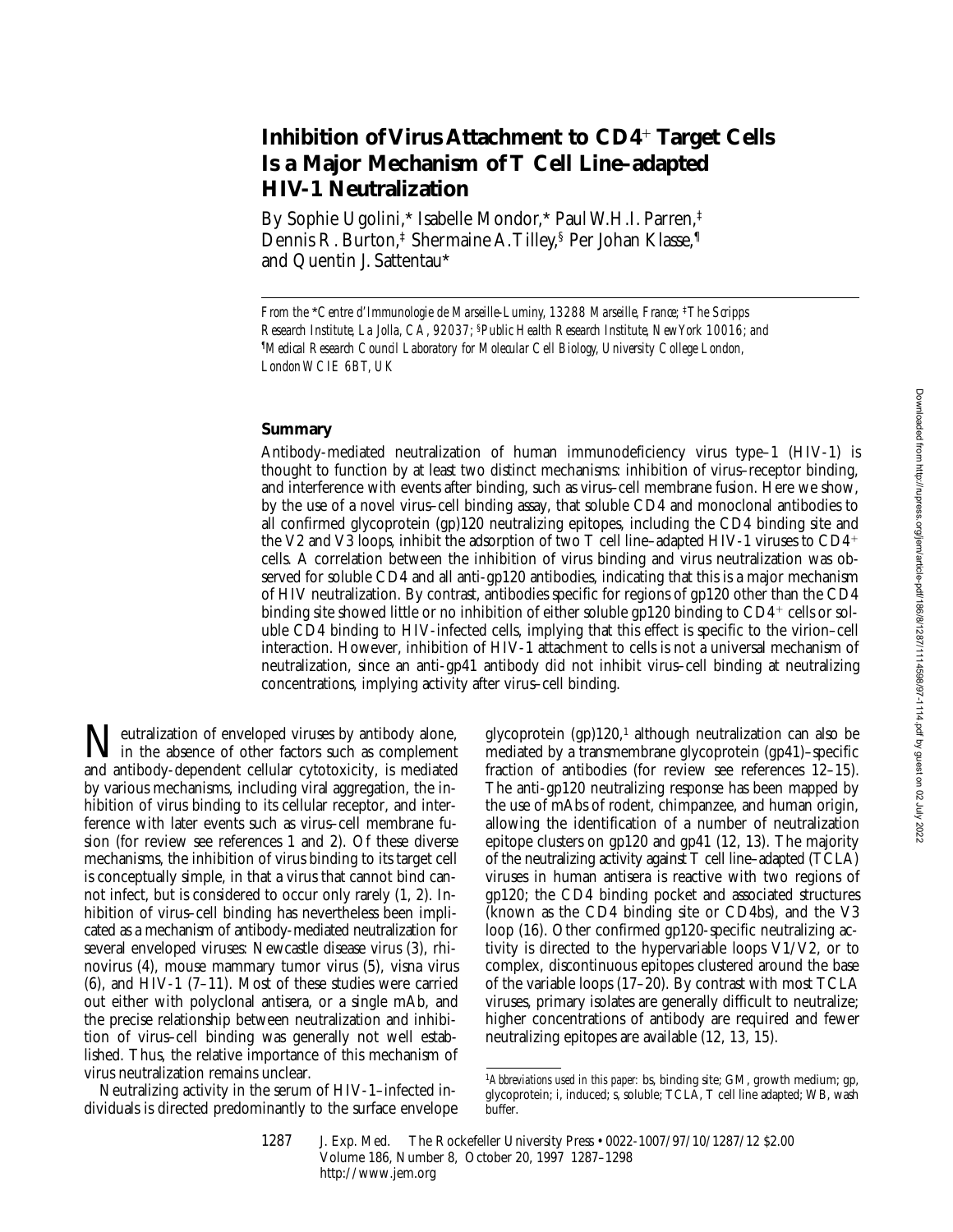Little is understood of the mechanisms by which antibodies neutralize HIV-1. Antibodies to the V3 loop of gp120 have long been assumed to inhibit HIV infection at a stage after virus–cell binding, since these antibodies inhibit soluble (s)gp120-CD4 binding weakly or not at all (21–23). However, direct evidence to support postbinding activity is limited (24–26). A cluster of gp120-specific mAbs, including some which recognize the V3 loop and related structures, has been demonstrated to induce gp120 dissociation from gp41 on TCLA HIV-1, suggesting that this may contribute to viral inactivation (27). Recently it has been shown that neutralizing anti-gp120 mAbs to regions other than the CD4bs, including some specific for the V3 loop, inhibit the interaction of sgp120 with the HIV-1 coreceptor CCR5 (28, 29). These studies imply that HIV-1 neutralization may be mediated primarily by inhibition of the interactions between gp120 and the CD4 coreceptor complex.

The binding to CD4 of recombinant, monomeric sgp120, derived from TCLA viruses, is blocked by anti-CD4bs antibodies, implying that their mechanism of neutralization may be based, at least in part, on competition for virus–receptor binding (8, 30, 31). However, the interaction between sgp120 and sCD4 or sgp120 and  $CD4^+$  cells is unlikely to adequately represent the true virus–cell binding interaction, since the conformation and quaternary structure of sgp120 and gp41-associated, oligomeric gp120 are different (32– 34), as is the valency of potential interaction sites with cellular proteins. Moreover, the binding affinity for CD4 of oligomeric, gp41-associated gp120 may be substantially lower than that of monomeric sgp120 from the same viral background (35–37). Direct measurement of virion binding to  $CD4^+$  cells is obviously the assay of choice for the analysis of HIV-1–cell binding and the inhibition of this process by cellular and viral ligands. Few studies have reported the inhibition of HIV virion binding to  $CD4^+$  cells by antibodies. McDougal et al. demonstrated that neutralizing human antisera prevented viral adsorption to  $CD4<sup>+</sup>$ cells (7), Posner et al. observed that a neutralizing anti-CD4bs mAb inhibited HIV-1–cell binding in a dosedependent manner (10), and Bahraoui et al. found partial inhibition of HIV–1 cell binding by two anti-V3 loop–specific mAbs (22). However, one drawback with the analyses of HIV-1–cell binding carried out in these studies is that sgp120 present in the virus preparation or released from virions during the assay would also bind to the  $CD4^+$  cells, and would be detected with the anti-gp120–reactive antibodies used. Assuming that sgp120 has a higher affinity than virion gp120, this would then bias the assay readout in favor of the sgp120–CD4 interaction and prevent a precise analysis of virion–cell interactions. Moreover, the prebinding of neutralizing mAbs or sCD4 to virion gp120 is likely to influence later detection of virus by gp120-reactive antibodies.

To clarify the influence of neutralizing mAbs on HIV-1– cell binding, we analyzed the ability of a panel of neutralizing mAbs specific for different gp120 neutralizing epitopes to inhibit HIV-1–cell binding, using a novel assay in which virion–cell binding is measured directly without contamination of the detection signal by sgp120. We found that all gp120-specific mAbs tested inhibited virus–cell binding, and that this inhibition correlated strongly with virus neutralization. The only neutralizing mAb unable to inhibit HIV-1–cell binding was the gp41-specific mAb 2F5. We therefore conclude that the inhibition of virus–cell binding is a major mechanism of HIV-1 neutralization, and that mAb 2F5 neutralizes at a stage after virus–cell binding.

# **Materials and Methods**

*Cells and Viruses.* The  $HLA-DR^-/CD4^+$  line A3.01 and its CD4<sup>-</sup> derivative A2.01 were obtained from T. Folks (Center for Disease Control, Atlanta, GA) and were grown in RPMI 1640 supplemented with 10% FCS (growth medium, GM). The HLA-DR<sup>+</sup>/CD4<sup>+</sup> PM1 cell line derived from HUT78 by P. Lusso et al. (38) was obtained from the National Institutes of Health (NIH) AIDS Research and Reference Reagent Program, National Institute of Allergy and Infectious Diseases, NIH, Bethesda, MD. The HIV-1 molecular clone Hx10 and the TCLA isolate MN were obtained from A. Fisher (Royal Postgraduate Medical School Hammersmith Hospital, London, UK; reference 39) and H. Holmes and the Medical Research Council (MRC) AIDS Reagent Project, respectively.

*Antibodies and Recombinant Proteins.* The anti-CD4 mouse mAbs Q4120, Q425, and L120 (from the MRC AIDS Reagent Project) were previously mapped to the first, third, and fourth domains of CD4, respectively (40). Q4120 competes with sgp120 for CD4 binding and inhibits HIV infection and syncytium formation, Q425 inhibits HIV infection and syncytium formation but not sgp120–cell binding, and L120 does not influence sgp120–cell binding and only weakly interferes with infection and syncytium formation (40). Anti-sCD4 sheep antiserum was prepared by D.M. Konys and M. Page (Biogen, Cambridge, MA) and was obtained from the MRC AIDS Reagent Project. Anti–HLA-DR mAb L243 was obtained from the American Type Culture Collection (Rockville, MD), DA6 from M. Moore, and BL2 and biotinylated B8.12.2 were from Immunotech SA (Marseille, France). Rodent anti-gp120-V3 mAbs were from the following sources: 110.5 (41) from Genetic Systems (Seattle, WA) and ICR41 (42) from J. Cordell (Institute for Cancer Research, Sutton, Surrey, UK). The human anti–V3 loop mAb 447-52D (43, 44) was purchased from Cellular Products Inc. (Buffalo, NY). The chimpanzee anti-gp120-V2 mAb C108G was prepared as previously described (45). The human mAbs specific for the CD4bs, 21h, the CD4-induced epitope (CD4i) 48d (17, 46), and the V3 loop, 19b (47) were from J. Robinson (University of Connecticut, Storrs, CT). The anti-CD4bs monospecific antibody IgG1b12 (48), and its Fab, b12 (49–51), and the anti–V3 loop monospecific antibody Loop 2, and its Fab, were prepared as previously described (52, 53). The human anti-gp120 mAb 2G12 (18, 19) and the antigp41 mAb 2F5 (54) were prepared by H. Katinger, and were obtained from the MRC AIDS Reagent project. Anti–HIV-1 gp120 antibody D7324, raised against a peptide synthesized from a highly conserved sequence in the gp120 COOH terminus, was from Aalto BioReagents Ltd. (Dublin, Ireland). Recombinant sCD4 was from L. Burkly (Biogen; reference 55). HIV-1 MN (Baculovirus-produced) was provided by J. Raina and IIIB (Chinese hamster ovary cell–produced)–derived purified recombinant sgp120s were obtained from the MRC AIDS Reagent Project.

*Virus Binding and Neutralization Assays.*  $2 \times 10^7$  PM1 cells in-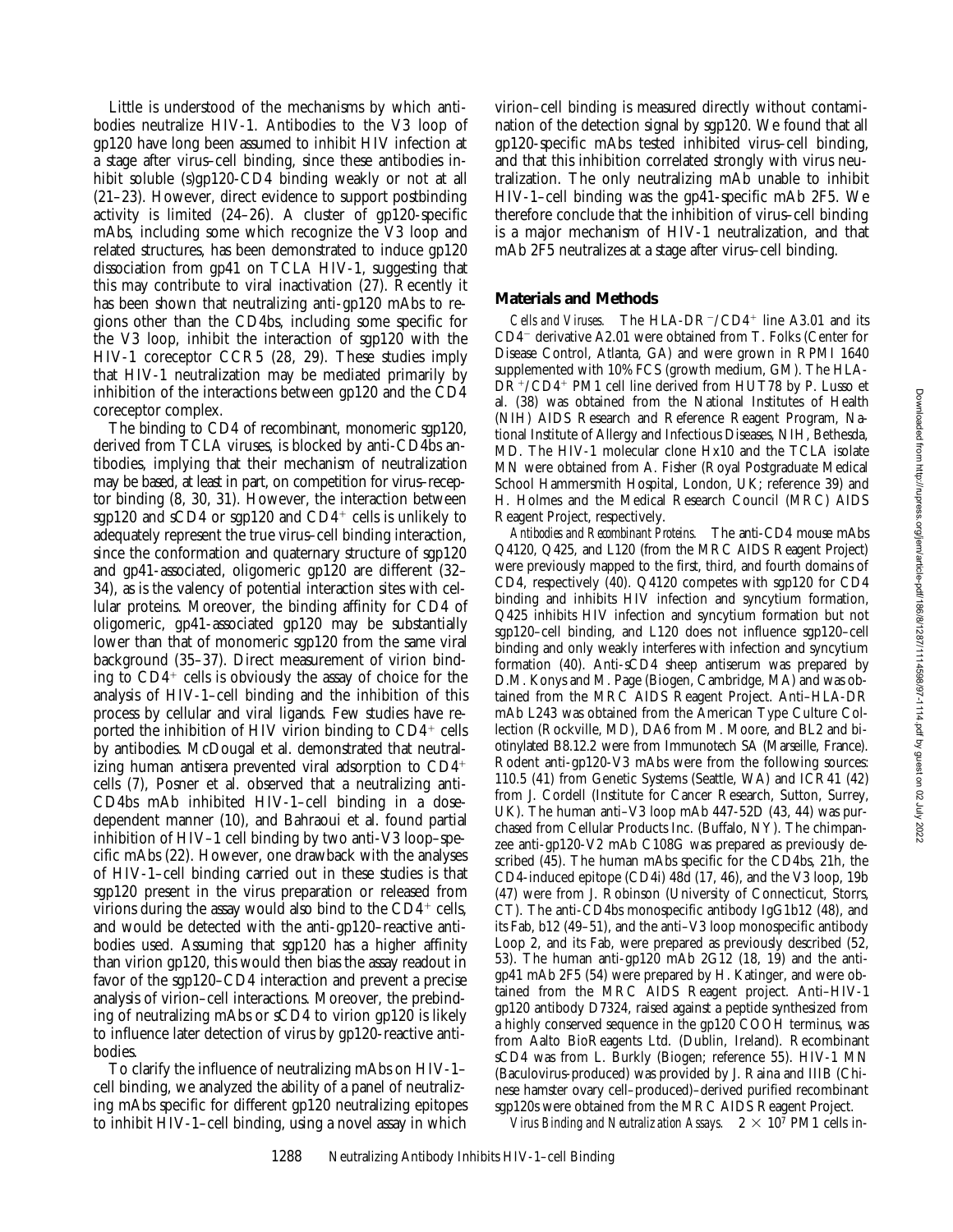fected overnight with Hx10 or MN at a multiplicity of infection of  $\sim$ 0.1 were cultured in GM, which was renewed every 24 h to prevent the accumulation of heat-inactivated virus particles (56) and to allow culture of the cells at high density. The production of viral p24 protein was followed by p24 ELISA (57), and the supernatant containing the peak production of p24 was harvested. The virus supernatant was clarified by centrifugation at 3,000 *g*, filtrated through a 0.45  $\mu$ m filter, and then concentrated by  $\sim$ 10fold using a 300-kD cutoff Macrosep centrifugal concentrator (Filtron Technology Corp., Northborough, MA). The concentrated virus was aliquotted and stored at  $-80^{\circ}$ C until use. Mockinfected supernatants from uninfected PM1 cells were prepared and treated in the same way. The virus–cell binding assay was carried out by incubation of 50 or 100  $\mu$ l of concentrated virus (for Hx10 or MN, respectively), or dilutions thereof, at  $37^{\circ}$ C with  $3 \times 10^5$  A3.01 or A2.01 cells for 30 min unless otherwise stated, in a total volume of 70 or 120  $\mu$ l for Hx10 and MN, respectively, unless otherwise stated. Next, the cells were washed twice in PBS/1% FCS/0.02% sodium azide (wash buffer, WB), and then resuspended in 50  $\mu$ l of either a mixture of three non– cross-competing anti–HLA-DR mAbs, L243, DA6, and BL2 (for MN and Hx10 virus), or the biotinylated HLA-DR mAb BL8.12.2 (for Hx10). The mixture of the three anti–HLA-DR mAbs was used with some virus stocks to increase detection sensitivity, as the signal was too weak when the single biotinylated mAb was used. After 1 h at  $4^{\circ}$ C, the cells were washed twice in WB, and then fixed overnight in 0.2% formaldehyde in WB. No vortexing was carried out during the washing steps to avoid removing virus bound weakly to the cell surface. After washing three times in WB, the cells were incubated for 1 h at  $4^{\circ}$ C in WB containing either a 1:100 dilution of anti–mouse IgG-phycoerythrin or a 1:20 dilution of streptavidin-phycoerythrin (Immunotech SA). Bound virus was detected by flow cytometry using a FACScan<sup>®</sup> with Lysis II software. Cells gated on side scatter and forward angle light scatter were analyzed, and each datum point represents the acquisition of 10,000 gated events. Inhibition by CD4 mAbs was carried out by preincubating the A3.01 cells for 1 h at  $4^{\circ}$ C with different concentrations of mAbs before addition of virus. Virus neutralization was measured using  $5 \mu$  of the same virus sample used for the binding test, and was carried out as follows. Serial dilutions made in GM at  $4^{\circ}$ C (in duplicate) of virus pretreated or not with anti-Env mAbs was incubated with 3  $\times$  $10<sup>5</sup>$  A3.01 or C8166 cells for 2 h at 37 $^{\circ}$ C before adding fresh medium. The cells were cultured in 200  $\mu$ l GM for 10 d, during which time 100  $\mu$ l of medium was exchanged for fresh GM every 2 d, and the culture medium monitored for p24 in the supernatant by p24 ELISA (57). The viral titer (50% tissue culture infectious dose) was determined as the final dilution (from duplicate wells by the method of Karber, reference 58) of virus containing supernatant yielding a positive p24 signal at peak cell-free p24 production, in which the cutoff for p24 positivity was taken as a signal greater than twice that of the negative control signal. The binding and neutralization tests were not carried out under identical conditions, in that the antibody-treated virus was incubated for 2 h longer with the cells in the neutralization assay than in the cell binding assay, to allow entry of nonneutralized virus. Results were analyzed for correlation as follows. The 10-logs of the relative virus binding and  $TCID_{50}$  values were calculated. Simple regression of the second order of a linear relationship of  $log\text{TCID}_{50}$ as a function of the log(relative virus binding) was performed as included in the Statview program (Abacus Concepts, Inc., Berkeley, CA). The *P* values were calculated with F and *t* tests.

*sgp120 Cell Binding Assay.*  $5 \times 10^5$  cells were incubated for

 $30$  min at  $37^{\circ}$ C with agitation with different concentrations of sgp120, pretreated or not with mAb, in a total volume of 50  $\mu$ l in a 96-well plate. The cells were then washed twice with WB, resuspended in 50  $\mu$ l of 2  $\mu$ g/ml D7324, and incubated with agitation for 1 h at 4°C. Anti-goat-FITC (Sigma Chemical Co., St. Louis, MO) was added to the cell pellet at a 1:20 dilution in 50  $\mu$ l WB, and then the cells were agitated at  $4^{\circ}$ C for 1 h and washed twice in WB. Labeled cells were analyzed by flow cytometry as described above. For mAb inhibition studies, sgp120 at 10  $\mu$ g/ml was preincubated with serial dilutions of anti-gp120 mAbs for 2 h at 37°C before addition to the target cells as described above.

*sCD4-infected Cell Binding Assay.* The assay was carried out essentially as previously described (37). In brief, H9 cells were infected with either Hx10 or MN virus at a multiplicity of infection of  $\sim$ 0.1, and cultured for 8–10 d, respectively, before use. At this time, the cells were surface  $CD4^-/gp120^+$  as demonstrated by mAb staining and flow cytometric analysis. The infected cells were incubated for 2 h at  $37^{\circ}$ C in the presence or absence of anti-HIV mAb at varying dilutions in RPMI/5% FCS, and then biotinylated sCD4 was added to achieve a final concentration of 2  $\mu$ g/ ml, and incubated for 1 h at  $4^{\circ}$ C. After washing, the cells were fixed in 0.2% formaldehyde in WB overnight before washing and labeling with streptavidin-phycoerythrin (Immunotech SA) at a 1:20 dilution for 1 h at  $4^{\circ}$ C. After final washes, fluorescence was analyzed by flow cytometry.

# **Results**

*Detection of Virus–Cell Binding by Anti–HLA-DR Antibodies.* The detection of HIV–cell binding by the use of anti– HIV-specific reagents (anti-gp120 mAbs or anti–HIV-specific antisera) has two major disadvantages. First, these reagents will detect cell-associated sgp120 which has been shed from the virus before or during the assay, and second, if the virus has been pretreated with HIV-specific antibodies, these may interfere with binding of the detection antibody. To eliminate these potential problems, we took advantage of the fact that during budding, HIV incorporates large numbers of HLA-DR molecules into its membrane. The binding of HLA-DR<sup>+</sup> virus particles to  $CD4^+/HLA$ - $DR^-$  cells allows detection of bound virions with anti-HLA-DR mAbs, followed by indirect immunofluorescent staining and flow cytometric analysis. Binding was carried out with  $CD4^+/HLA-DR^-$  A3.01 cells, and the sister cell line, A2.01 (CD4<sup>-</sup>/HLA-DR<sup>-</sup>), was used as a control for specificity. Moreover, we included mock-infected control preparations, since cell culture supernatants contain large numbers of membrane vesicles that carry molecules of cellular origin (59, 60). In preliminary experiments, we incubated concentrated Hx10 or MN virus or mock virus with A3.01 or A2.01 cells for different times at 37 and  $4^{\circ}$ C. Since the binding at  $4^{\circ}$ C was weak or undetectable and considered nonphysiological (results not shown), and we were concerned that incubation periods of  $>30$  min at 37°C would lead to significant levels of virus–cell membrane fusion which might affect detection of cell-bound, virion-associated HLA-DR, we selected 30 min at  $37^{\circ}$ C for later experiments. The binding of 50  $\mu$ l of an undiluted Hx10 preparation (Fig. 1 *A*) or 100 ml of MN (Fig. 1 *B*) to A3.01 and A2.01 cells are represented as flow cytometry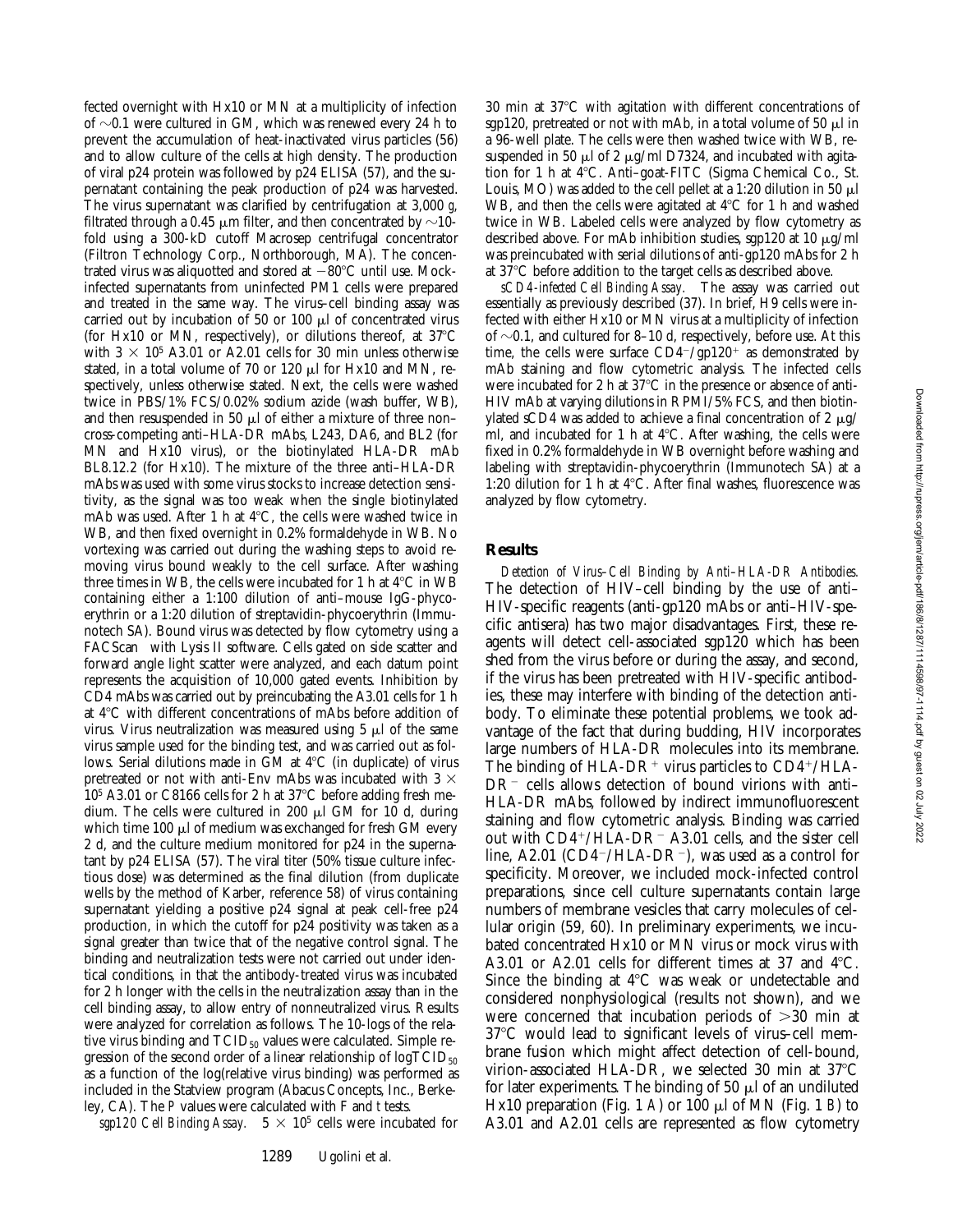

Figure 1. Binding of HLA-DR<sup>+</sup> HIV-1 to HLA-DR<sup>-</sup>/CD4<sup>-</sup> and  $CD4<sup>+</sup>$  cells. Concentrated HIV-1 or mock virus was incubated either undiluted or at the dilutions shown for 30 min at 37°C with either A3.01 or A2.01 cells, then cell-bound virus was detected by staining with anti– HLA-DR mAbs followed by indirect immunofluorescent staining and analysis by flow cytometry. Each point represents the mean fluorescence intensity of 10,000 accumulated events transformed into percentage of inhibition. *A* and *B* show flow cytometry profiles for Hx10 and MN, respectively; the left peak corresponds to the background staining with anti–HLA-DR mAb alone on A3.01 cells in the absence of virus. *C* and *D* show the concentration dependence of Hx10- and MN-cell binding respectively as compared to controls.

histograms. Despite a significant signal obtained on A2.01 cells, which represents CD4-independent binding of virus and HLA-DR–containing vesicular material, the signal obtained on A3.01 cells was substantially greater with both viruses, and all of the cells bound virus as demonstrated by the increased fluorescence of the entire population. The binding of both Hx10 and MN to A3.01 cells was dose dependent, although nonsaturating under the conditions used (Fig. 1, *C* and *D*), suggesting a low-avidity interaction between virions and cell-associated CD4. By contrast, the signal obtained with mock virus on A3.01 cells or virus on A2.01 cells did not substantially decrease with increasing dilution of the preparation, suggesting a saturating low level of CD4-independent binding. Overall, these results suggest that CD4 is required for efficient virus–cell binding. To confirm this, we preincubated the A3.01 cells with CD4 mAbs at a saturating concentration under the experimental conditions used, before addition of virus. The mAb Q4120, which binds to domain 1 of CD4 and competes for gp120 binding, inhibited Hx10 virus binding by 95% (Fig. 2). By contrast, neither Q425, which binds to CD4 domain 3 and interferes with HIV–cell fusion but not sgp120–cell



**Figure 2.** Inhibition of HIV-cell binding by CD4 mAbs and antisera. (*A*) A3.01 cells were preincubated with CD4 mAbs Q4120 (domain 1/ CDR-1/2-like loops), Q425 (domain 3), or L120 (domain 4) at 20  $\mu$ g/ ml for 2 h at 4°C before addition of HIV-1 Hx10. Bound virus was detected as described for Fig. 1. (*B*) A3.01 cells were preincubated with either sCD4-specific sheep antiserum or normal sheep serum at a 1:90 dilution for 2 h at  $4^{\circ}$ C before addition of HIV-1 MN.

binding, nor L120, which binds CD4 domain 4 and has little effect on HIV infection, interfered with HIV-1 binding. The lack of effect of Q425 on the virion–cell binding signal implies that HIV–cell fusion has little effect on the assay readout. Since we were obliged to use a mixture of three (nonbiotinylated) murine anti–HLA-DR mAbs to detect MN virus bound to the A3.01 cells to increase sensitivity, we were unable to carry out inhibition experiments with antibodies of murine origin. For this reason we used a polyclonal sheep anti-sCD4 antiserum at a dilution of 1:90, controlled by normal sheep serum at the same dilution, to inhibit MN binding. Fig. 2 *B* shows that under these conditions, virus binding was completely inhibited by the antiserum, whereas the control serum had no obvious effect.

*sCD4 and CD4bs-specific gp120 mAbs Inhibit HIV–Cell Binding.* The experiments with CD4 mAbs confirmed that HIV required CD4 on the target cell for specific binding. We next wished to investigate whether the binding of ligands to the virus was also able to inhibit HIV–cell binding in this assay. We initially tested sCD4 for its ability to interfere with virus binding and to neutralize virus infectivity, since it has previously been shown to compete with membrane CD4 for both sgp120 and virion binding. Fig. 3 shows the inhibition of HIV–cell binding and HIV infectivity for Hx10 and MN, respectively. The inhibition of virus binding paralleled that of neutralization with increasing sCD4 concentration, suggesting a relationship: an excellent and highly significant correlation was demonstrated after analysis of the results, and is summarized in Table 1  $(r =$ 0.96 and 0.93 for Hx10 and MN, respectively). We next tested a panel of antibodies specific for the CD4 binding region of gp120 for their ability to neutralize and inhibit HIV–cell attachment. Fig. 4 shows the effect of Fab b12 and its IgG derivative, IgG1b12, mAb 21h on Hx10–cell binding and infectivity, and IgG1b12 on MN–cell binding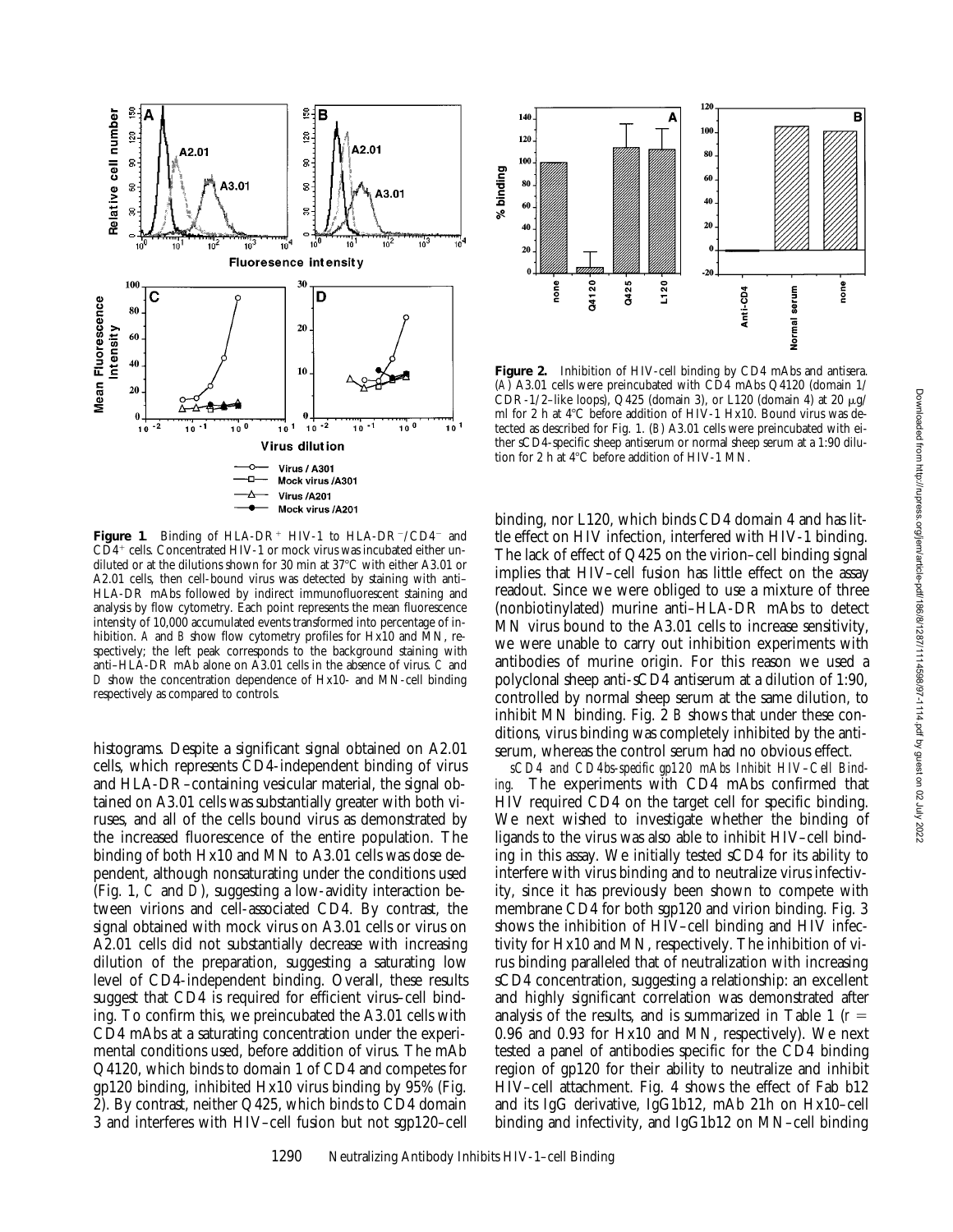

**Figure 3.** Inhibition of HIV–cell binding by sCD4. HIV Hx10 (*A*) or MN (*B*) virus was preincubated with increasing concentrations of sCD4 for 2 h at  $37^{\circ}$ C before addition of the A3.01 cells. The virus binding test was carried out as described for Fig. 1, and data are represented as percentage of binding. To measure virus infectivity, serial dilutions of a sample of the same sCD4-treated virus used for the binding test were incubated with A3.01 cells for 2 h at  $37^{\circ}$ C before culture for 10 d, and the viral titer calculated at peak p24 production in the culture supernatant.

Neutralization is represented as reduction in infectivity  $(TCID_{50})$ .

and infectivity. The binding of both viruses to A3.01 cells was strongly inhibited by these anti–CD4 binding site–specific antibodies. Maximum inhibition of Hx10 binding was  $\sim$ 93, 55, and 86% for IgG1b12, Fab b12 and 21h, respectively, at 200 nM, and maximum inhibition of MN binding was 89% for IgG1b12 at the same concentration. These data confirm that a large part of the neutralizing activity of these antibodies is likely to be competition for virus–CD4 binding. The finding that Fab b12 neutralized and inhibited virus attachment demonstrates that cross-linking of the viral glycoproteins is not required for these functions. Further analysis of the relationship between inhibition of virion– cell attachment and neutralization for these antibodies revealed a strong to excellent and highly significant correlation for both viruses (Table 1).

*Non-CD4bs Neutralizing Antibodies Inhibit HIV–Cell Binding.* Inhibition of HIV-1–cell binding by CD4bs-specific mAbs was anticipated, since it has previously been shown that such antibodies are efficient inhibitors of sgp120 binding to  $sCD4$  and  $CD4^+$  cells. We next tested neutralizing mAbs specific for other gp120 epitopes for their ability to interfere with virus–cell binding. Several other confirmed TCLA virus neutralization epitopes have been identified: the hypervariable V2 and V3 loops, the CD4-induced (CD4i) epitopes recognized by mAbs 48d and 17b, and the unique 2G12 epitope. Fig. 5 shows the effect of V3 loop–specific mAbs on virion binding. Unexpectedly, these mAbs interfered with both Hx10– and MN–cell binding; maximum inhibition of virion attachment at 200 nM by 110.5, ICR41, and 447-52D was  $\sim$ 46, 47, and 85%, respectively, with Hx10. The effect of V3 loops on MN–cell binding was more pronounced than on Hx10; 447D, Loop 2, and the Fab fragment of Loop 2 inhibited MN–cell binding maximally at 200 nM by 96, 65, and 56%, respectively. Similarly, C108G, 48d, and 2G12 at the same concentration inhibited Hx10 binding by 83, 81, and 76%, respectively, and



**Concentration (nM)** 

**Figure 4**. Inhibition of HIV-1 binding and infectivity by anti-gp120- CD4bs–specific mAbs. The following antibodies were tested for inhibition of binding and infectivity of Hx10 virus: (*A*) mAb IgG1b12; (*B*) Fab b12; (*C*) mAb 21 h. *D* represents IgG1b12 on MN virus. The experiment was carried out as described for Fig. 3, and results are represented as percentage binding versus reduction in infectivity.

48d reduced MN attachment by 79% (Fig. 6). Thus, all anti-gp120 neutralizing mAbs tested were able to interfere with the binding of two TCLA viruses to a  $CD4^+$  T cell line. To determine whether the inhibition of virus-cell binding was general to all anti–envelope glycoprotein mAbs, we carried out binding and neutralization analyses with the neutralizing anti-gp41 mAb 2F5. By contrast with the results obtained with the anti-gp120 mAbs, 2F5 did not inhibit HIV–cell binding at any concentration tested, but potently interfered with HIV infection; at a concentration of 200 nM, 2F5 reduced Hx10 and MN infectivity by  $\sim$ 80- and 30-fold, respectively (Fig. 6).

*The Relationship Between Inhibition of Virus–Cell Binding and HIV-1 Neutralization.* As demonstrated in Figs. 3–6, all gp120-specific ligands, including sCD4, IgG molecules to diverse epitopes, and their Fab fragments, inhibited virion attachment to A3.01 cells. Moreover, analysis of the binding and neutralization curves revealed that the inhibition of virion binding correlated with neutralization in all cases (r  $>0.5$ ; only the gp41-specific ligand 2F5 showed no correlation (Table 1). However, inspection of the results summarized in Table 1 demonstrates a range in the strength of the correlations, from excellent and highly significant for sCD4, IgG1b12, and 48d on Hx10 and Loop 2 on MN, to correlated but not significant for several others. Although variability due to imprecision intrinsic to the methods used prevents any unequivocal interpretation of these differences, one possibility is that for some ligands, inhibition of virion attachment to cells may only partially mediate HIV neutralization, whereas other mechanisms may contribute to a greater or lesser extent. To analyze this in greater detail, we estimated the percentage of neutralization that is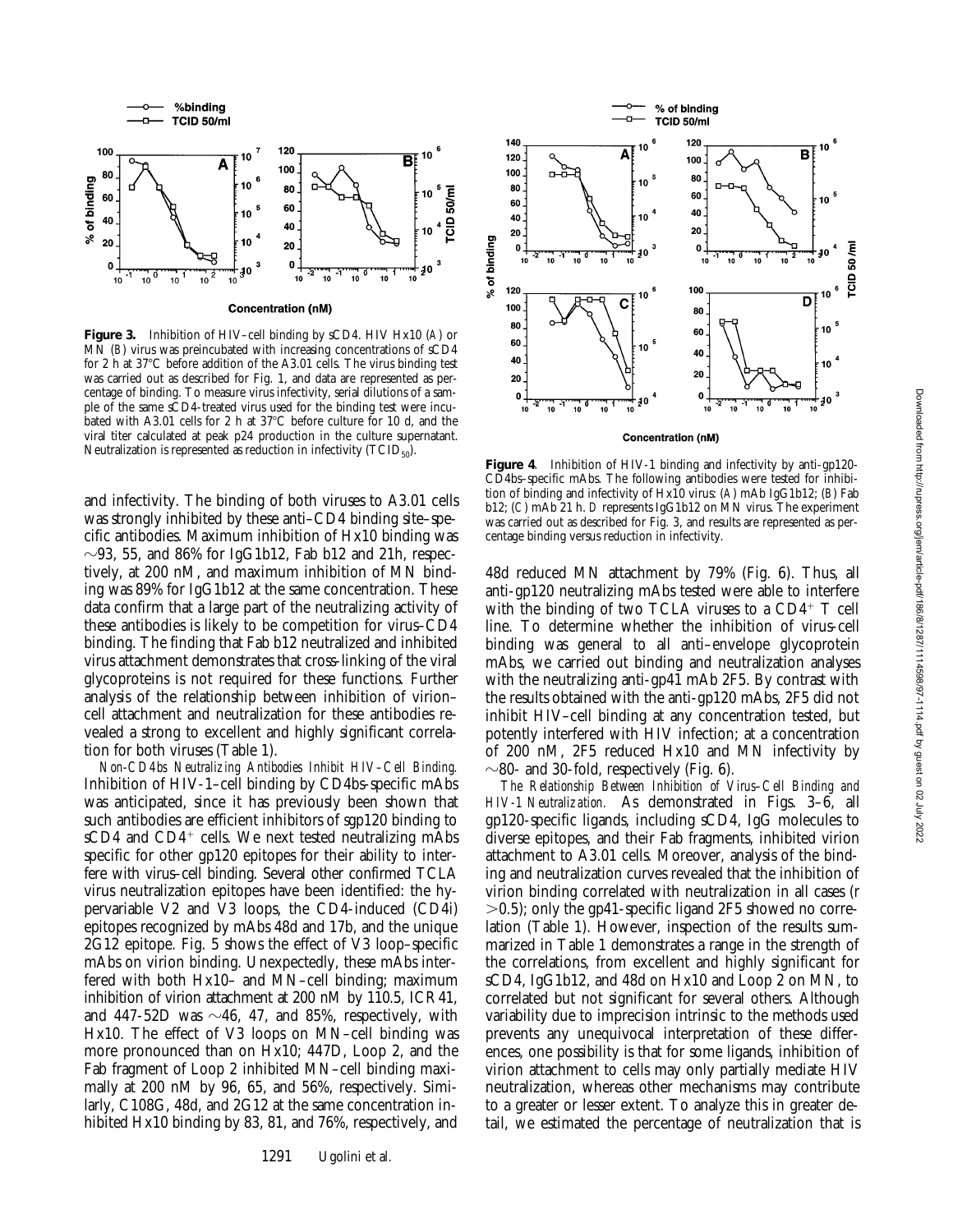|             | Antibody/ligand Correlation | MN               |                   |                                                                    | Hx10             |              |                                           |  |
|-------------|-----------------------------|------------------|-------------------|--------------------------------------------------------------------|------------------|--------------|-------------------------------------------|--|
| Specificity |                             |                  |                   | % neutralization<br>Significance by binding inhibition Correlation |                  | Significance | % neutralization<br>by binding inhibition |  |
|             |                             | $\boldsymbol{r}$ | $\sim P$          |                                                                    | $\boldsymbol{r}$ | $\sim P$     |                                           |  |
| CD4/BS      | 21h                         | $0.84*$          | $0.02^{\ddagger}$ | $20 - 80^{\rm s}$                                                  | 0.94             | 0.002        | 84-88                                     |  |
|             | IgG1b12                     | 0.87             | 0.01              | 120                                                                | 0.99             | 0.0001       | $66 - 90$                                 |  |
|             | Fab b12                     | <b>ND</b>        | <b>ND</b>         | ND                                                                 | 0.92             | 0.004        | $52 - 62$                                 |  |
|             | sCD4                        | 0.93             | 0.002             | $20 - 120$                                                         | 0.96             | 0.001        | $82 - 100$                                |  |
| V3 loop     | 447-52D                     | 0.74             | 0.06              | $80 - 88$                                                          | 0.83             | 0.04         | $82 - 114$                                |  |
|             | ICR41                       | NB               | NB                | NB                                                                 | 0.63             | 0.1          | $70 - 140$                                |  |
|             | 110.5                       | NB               | NB                | NB                                                                 | 0.79             | 0.04         | $32 - 42$                                 |  |
|             | Loop 2                      | 0.95             | 0.001             | $66 - 86$                                                          | NB               | NB           | NB                                        |  |
|             | Fab Loop 2                  | 0.83             | 0.01              | $88 - 100$                                                         | NB               | NB           | NB                                        |  |
|             | 19 <sub>b</sub>             | 0.67             | 0.2               | $100 - 116$                                                        | NB               | NB           | NB                                        |  |
| Other gp120 | 2G12                        | NB               | NB                | NB                                                                 | 0.94             | 0.004        | $80 - 128$                                |  |
|             | 48d                         | 0.71             | 0.08              | $72 - 100$                                                         | 0.98             | 0.0002       | $6 - 68$                                  |  |
|             | C108G                       | NB               | NB                | NB                                                                 | 0.83             | 0.02         | $78 - 102$                                |  |
| gp41        | 2F5                         | 0.32             | 0.5               | $\mathbf{0}$                                                       | $-0.25$          | 0.6          | $\boldsymbol{0}$                          |  |

**Table 1.** *Correlation of Inhibition of HIV-1–cell Attachment and Neutralization*

\*Values indicate that the correlation between inhibition of HIV-1 cell binding is excellent  $(r>0.95)$ ; strong  $(r>0.5)$ ; or absent  $(r<0.5)$ .  $\sqrt[+1]{p}$  values estimate significance of correlation between inhibition of HIV–cell binding and neutralization.

§Values represent the percentage of neutralization which is the result of the inhibition of virus–cell attachment. The range represents reading within a linear curve at two points; half the value for 0 ligand and half the value where 100% mean fluorescent intensity intersects the linear curve. i NB indicates no detectable mAb binding to virus and no detectable neutralization.

the result of inhibition of virus–cell attachment. This analysis was carried out by plotting the relative  $TCID_{50}$  values (i.e., the postneutralization  $T\check{C}ID_{50}$  divided by the control values obtained in the absence of neutralizing ligand) as function of the percentage of virus binding. The percentage of virus binding values were read from fitted linear curves at half-maximal infectivity; two different values were obtained for each ligand depending on whether the



1292 Neutralizing Antibody Inhibits HIV-1–cell Binding

**Figure 5**. Inhibition of HIV-1 binding and infectivity by antigp120-V3 loop–specific mAbs. The following antibodies were tested for their ability to inhibit infectivity and cell binding of Hx10 virus; (*A*) 110.5, (*B*) ICR41.1, and (*C*) 447-52D or MN virus, (*D*) 447-52D, (*E*) Loop 2, and (*F*) Fab Loop 2. The experiment was carried out as described in Fig. 3, and results are represented as percentage of binding versus reduction in infectivity.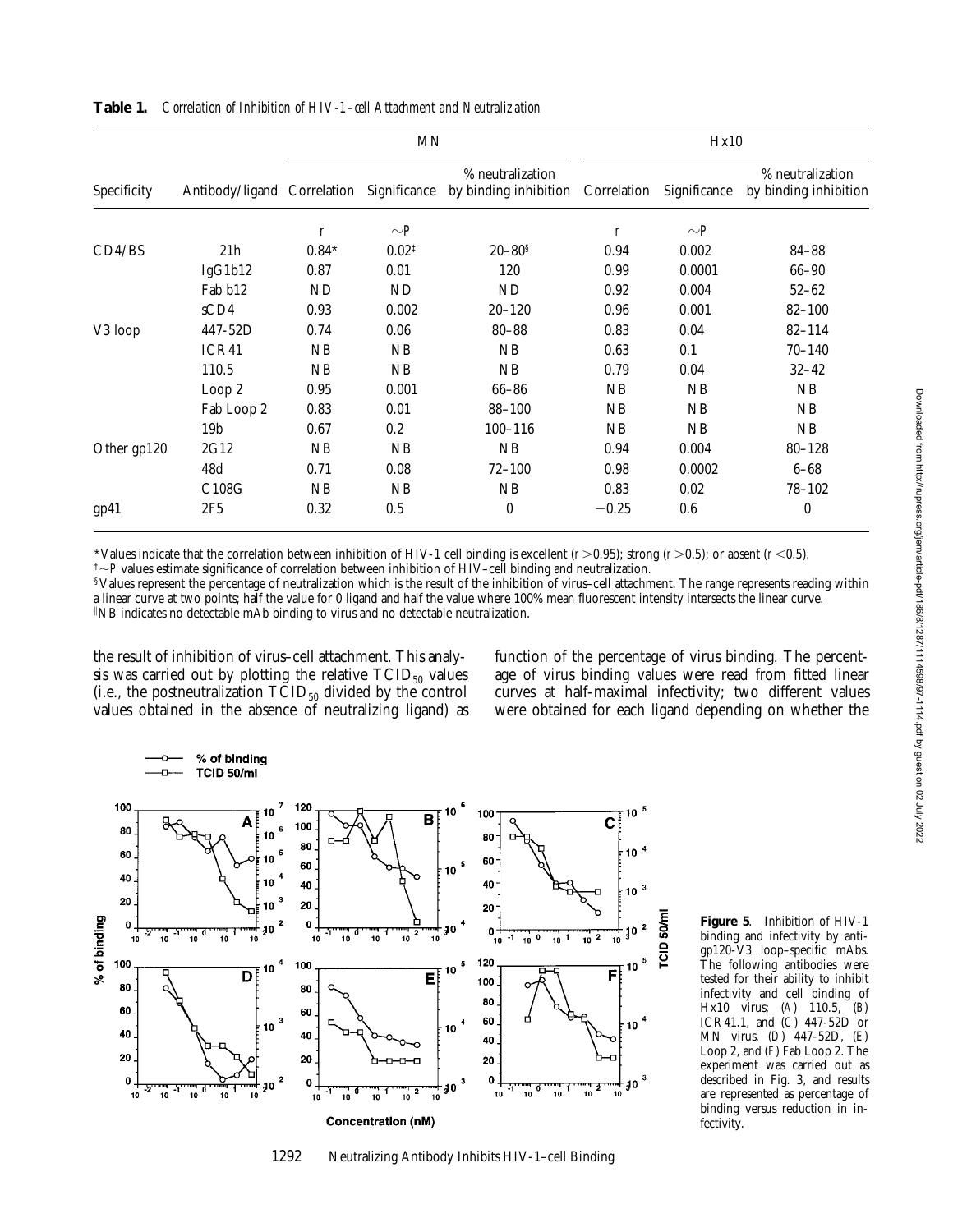

**Figure 6.** Inhibition of HIV-1 binding and infectivity by mAbs to other, non-CD4bs epitopes. The following antibodies were tested for their ability to inhibit infectivity and cell binding of Hx10 virus; (*A*) 48d, (*B*) 2G12, (*C*) anti-gp41 2F5, (*D*) C108G or MN virus, (*E*) 48d, and (*F*) 2F5. The experiment was carried out as described in Fig. 3, and results are represented as percentage of binding versus reduction in infectivity.

curves were read at 50% of the infectivity for 0 ligand or at 50% of the infectivity corresponding to 100% virus binding. These two readings represent a range of uncertainty in the estimates. Thus, the approximate fraction of virus that was prevented by ligand from binding to the cells at 50% neutralization could be calculated. If it is granted that virus that has not bound cannot infect, the unbound virus would correspond to the minimal fraction of the neutralization that was attributable to block of virus attachment. However, it should be noted that for the percentage of neutralization to be considered as due to a block of virus binding, it is assumed that the relationship between the mean fluorescence intensity values for bound virus and the numbers of infectious virions bound is linear in the relevant zone. The values presented in Table 1 indicate that for many of the ligands (21h, 447-52D, 2G12, and sCD4 for Hx10 and IgG1b12, Fab Loop 2, 447-52D, and 19b for MN) the likely contribution of inhibition of attachment to neutralization was  $>80\%$ , suggesting that this is probably the dominant mechanism of neutralization. For others, the range was greater but did not exclude the possibility of a major role for inhibition of attachment in neutralization. Of the gp120-specific ligands, only 110.5 binding to Hx10 suggested a relatively minor role of inhibition of binding in neutralization, and the gp41-specific mAb 2F5 clearly neutralized both viruses by a mechanism unrelated to interference with HIV–cell attachment.

*Inhibition of sgp120 to CD4*<sup>1</sup> *Cells and sCD4 to HIV-infected Cells.* Previous studies have shown that V3 loop–specific mAbs are unable to inhibit sgp120 binding to  $CD4^+$  cells. To confirm this, and to investigate the effects of other, non-CD4bs mAbs on sgp120–cell binding, we measured the association of antibody-pretreated sgp120 with A3.01 cells. The results are summarized in Table 2; all CB4bs antibodies and sCD4 inhibited both IIIB and MN sgp120– cell binding by 50% at concentrations ranging from 0.06 nM (IgG1b12 on MN) to 120 nM (Fab b12 on Hx10). By contrast, only three non-CD4bs mAbs achieved 50% inhibition of sgp120–cell binding; the anti–V3 loop mAbs ICR41 and Loop 2 on Hx10 and MN, respectively, and the CD4i-epitope specific mAb 48d with both viruses. Thus, the inhibition by neutralizing antibodies of sgp120 binding to  $CD4^+$  cells is not representative of the inhibition of virus binding to the same cells. Since gp120 is in an oligomeric, gp41-associated form on the surface of infectious virions, it seemed important to investigate the effect of the neutralizing antibodies on the interaction between CD4 and virion-associated envelope glycoprotein. We therefore analyzed the ability of anti-gp120 neutralizing antibodies to inhibit the association of biotinylated sCD4 with HIVinfected (Hx10 or MN) cells. Similar to the results obtained for sgp120 binding to  $CD4^+$  cells, the CD4bs-specific IgG molecules and sCD4 inhibited the sCD4-oligomeric gp120 interaction by 50% within a range of 0.7–6 nM, and the Fab b12 at 10–100 nM (Table 2). Thus, these ligands inhibit the gp120-CD4 interaction in all assays tested. However, in complete contrast to the virus–cell binding assay, antibodies to epitopes other than the CD4bs showed little or no inhibition of sCD4 binding to HIV-infected cells (Table 2); none of the antibodies achieved 50% inhibition at the highest dose tested (200 nM).

## **Discussion**

We show here that mAbs to all confirmed HIV-1 gp120 neutralizing epitopes inhibit the binding of two TCLA viruses, one a molecular clone, the other a nonclonal isolate, to a  $CD4+T$  cell line, and that in all cases inhibition of virion attachment correlated with neutralization. These data strongly support the idea that inhibition of HIV–cell attachment is a major mechanism of TCLA HIV-1 neutralization. Thus, we confirm previous reports that mAbs specific for the gp120 CD4bs are potent inhibitors of sgp120–cell and virion–cell binding (7–11), but also demonstrate unequivocally that mAbs that react with the V2 and V3 loops and other independent structures (CD4i and 2G12 epitopes) also interfere with virus–cell binding. We have demonstrated this by the use of a novel virus–cell attachment assay based on the detection, with anti–HLA-DR antibodies, of HLA-DR<sup>+</sup> virus binding to  $CD4^+/HLA-DR^$ cells. In this way we have eliminated two potential artefacts of previously described HIV–cell binding assays that attempted to detect cell-bound virus using envelope glyco-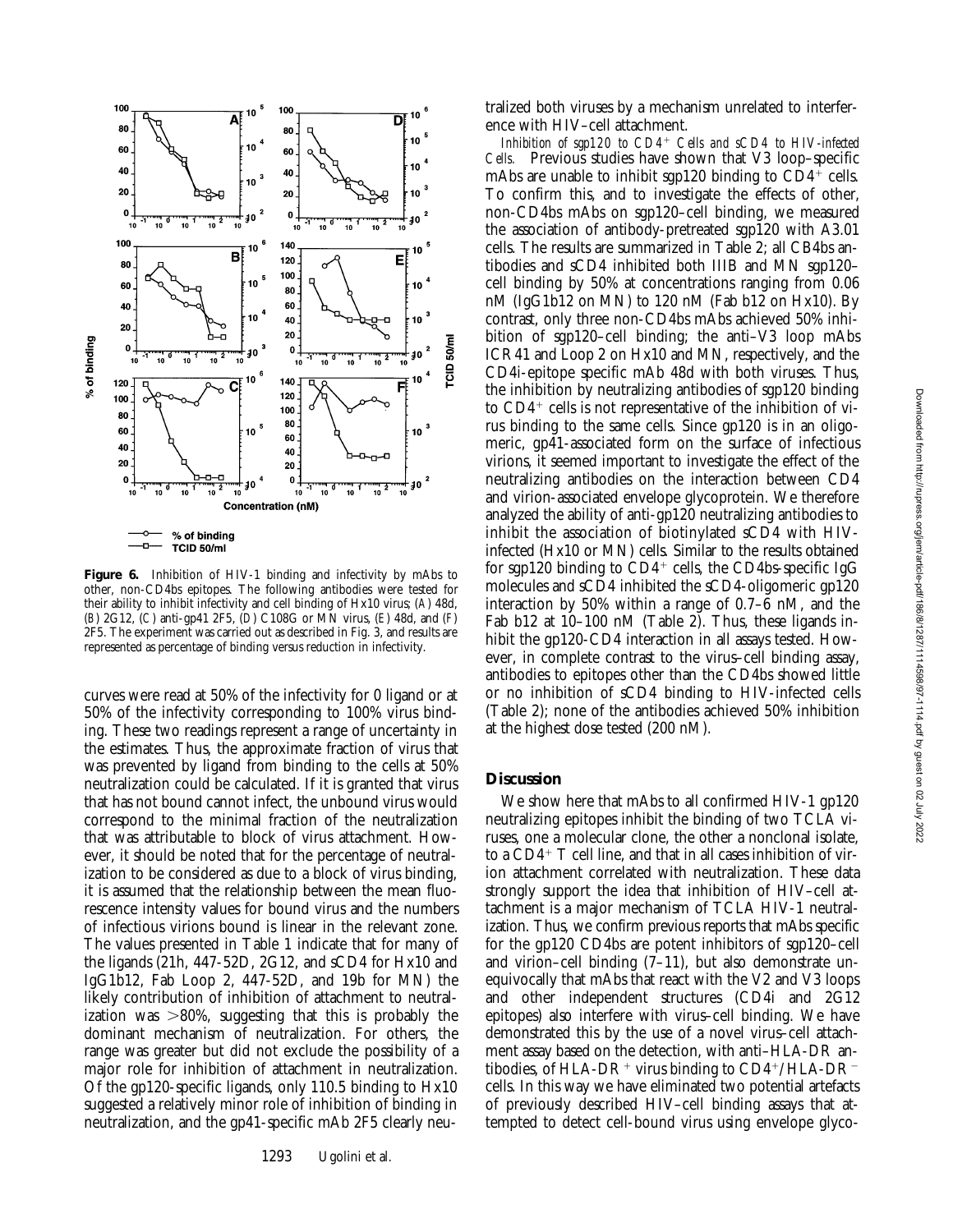|                | Antibody/ligand | Hx10   |                 |                  | $\ensuremath{\text{MN}}$ |        |      |
|----------------|-----------------|--------|-----------------|------------------|--------------------------|--------|------|
| Specificity    |                 | Virion | sgp120          | sCD4             | Virion                   | sgp120 | sCD4 |
| CD4/BS         | IgG1b12         | $3.0*$ | $20^{\ddagger}$ | 6.0 <sup>§</sup> | 0.06                     | 4.0    | 1.5  |
|                | Fab b12         | 120    | 30              | 10               | ND                       | 2.0    | 100  |
|                | 21h             | 20     | 15              | <b>ND</b>        | ND                       | 8.0    | ND   |
|                | sCD4            | 6.0    | 15              | 0.7              | 2.0                      | 2.0    | 0.7  |
| V <sub>3</sub> | ICR41           | 200    | 200             | >200             | NB                       | NB     | NB   |
|                | 447-52D         | 0.4    | >200            | >200             | 0.7                      | >200   | >200 |
|                | Loop 2          | NB     | NB              | NB               | 4.0                      | 30     | >200 |
|                | Fab Loop 2      | NB     | NB              | NB               | 200                      | >700   | >200 |
|                | 19b             | NB     | NB              | NB               | 0.4                      | >200   | >200 |
| V <sub>2</sub> | C108G           | 0.8    | ND              | ND               | NB                       | NB     | NB   |
| Other gp120    | 48d             | 7.0    | 30              | >200             | 20                       | 7.0    | >200 |
|                | 2G12            | 2.0    | >200            | >200             | NB                       | >200   | >200 |
| gp41           | 2F5             | >200   | >200            | >200             | >200                     | >200   | >200 |

**Table 2.** *Inhibition of Virus and sgp120 Binding to CD4<sup>+</sup> Cells, and sCD4 Binding to HIV<sup>+</sup> Cells* 

\*Represents concentration (nM) required for 50% inhibition of virus–A3.01 cell binding.

‡Represents concentration (nM) required for 50% inhibition of sgp120–A3.01 cell binding.

§Represents concentration (nM) required for 50% inhibition of sCD4–infected cell binding.

i NB represents no detectable mAb binding to virus and no neutralization; absence of epitope or no epitope accessibility on the virion.

protein–specific antibodies: (*a*) the contamination of the virus–cell binding signal by shed sgp120 bound to cellular CD4, and (*b*) interference with detection of the bound virus by ligands prebound to the virus envelope glycoproteins.

The ability of neutralizing mAbs other than those specific for the gp120 CD4bs to inhibit virion–cell and, in some cases, sgp120 cell binding suggests that a mechanism other than direct competition for attachment to membrane CD4 is functioning. It may be that non-CD4bs mAbs interfere sterically with the gp120-CD4 interaction, particularly in the case where the gp120 molecules are tightly packed into a gp41-associated oligomer. Although we cannot rule this out as the mechanism of inhibition, the lack of interference of sCD4 binding to oligomeric gp120 on HIV-infected cells by non-CD4bs mAbs suggests that this explanation may not be sufficient. Moreover, the Fab fragment of the V3-specific mAb Loop2 interfered efficiently with MN virion–cell binding, further suggesting that steric considerations are unlikely to be dominant. Another possibility is that the binding of ligands to regions outside of the gp120 CD4bs induces conformational changes in the CD4 binding site, reducing its affinity for CD4. It is well established that the binding of sCD4 to virus or virus-infected cells can induce conformational changes in gp120 leading to increased exposure of spatially distinct epitopes such as the V3 loop (37, 61), and mAbs to epitopes including the CD4bs and the V2 and V3 loops have been reported to neutralize synergistically (11, 42, 62–66). However, the inability of most non-CD4bs–specific ligands to interfere in either sgp120 binding to  $CD4^+$  cells, or sCD4 binding to

oligomeric gp120, again argues against this being the sole explanation. An additional factor which will influence HIV–cell binding is the number of intact envelope glycoprotein spikes per virion (67). Thus, mAbs which induce the dissociation of a critical number of gp120 molecules from gp41 will reduce virus–cell binding. This may be a factor in the reduction of Hx10-A3.01 binding, since 48d and V3 loop mAbs, such as 110.5 used in this study, have been shown to induce substantial gp120 dissociation (27). However, MN virus is much less sensitive to mAb-induced gp120 dissociation than Hx10, and sCD4 and 48d are the only ligands tested in this study that induce detectable loss of gp120 from the virion (results not shown). Moreover, if mAb-induced gp120 shedding was a major factor implicated in the reduction of HIV–cell binding, mAbs such as 110.5 and 48d would be expected to substantially inhibit sCD4 binding to virus-infected cells, which is not the case.

An intriguing possibility is that for HIV–cell binding of adequate avidity to allow virus–cell fusion, the virus may need to occupy binding sites on both CD4 and the appropriate coreceptor molecule. In this model, HIV may bind initially with relatively weak avidity to CD4, then rapidly recruit coreceptor molecules into the complex, or may bind only with sufficient avidity to remain attached to the cell if CD4 and the coreceptor are already established in a preformed complex. Thus, although the avidity of the  $HIV-1-CD4+$  cell interaction has never been directly determined, measurement of virion–sCD4 binding suggests that it is likely to be substantially lower than that obtained for sgp120–CD4 (35, 36). In accord with this idea, analyses of virion adsorption to  $CD4^+$  cells strongly suggests that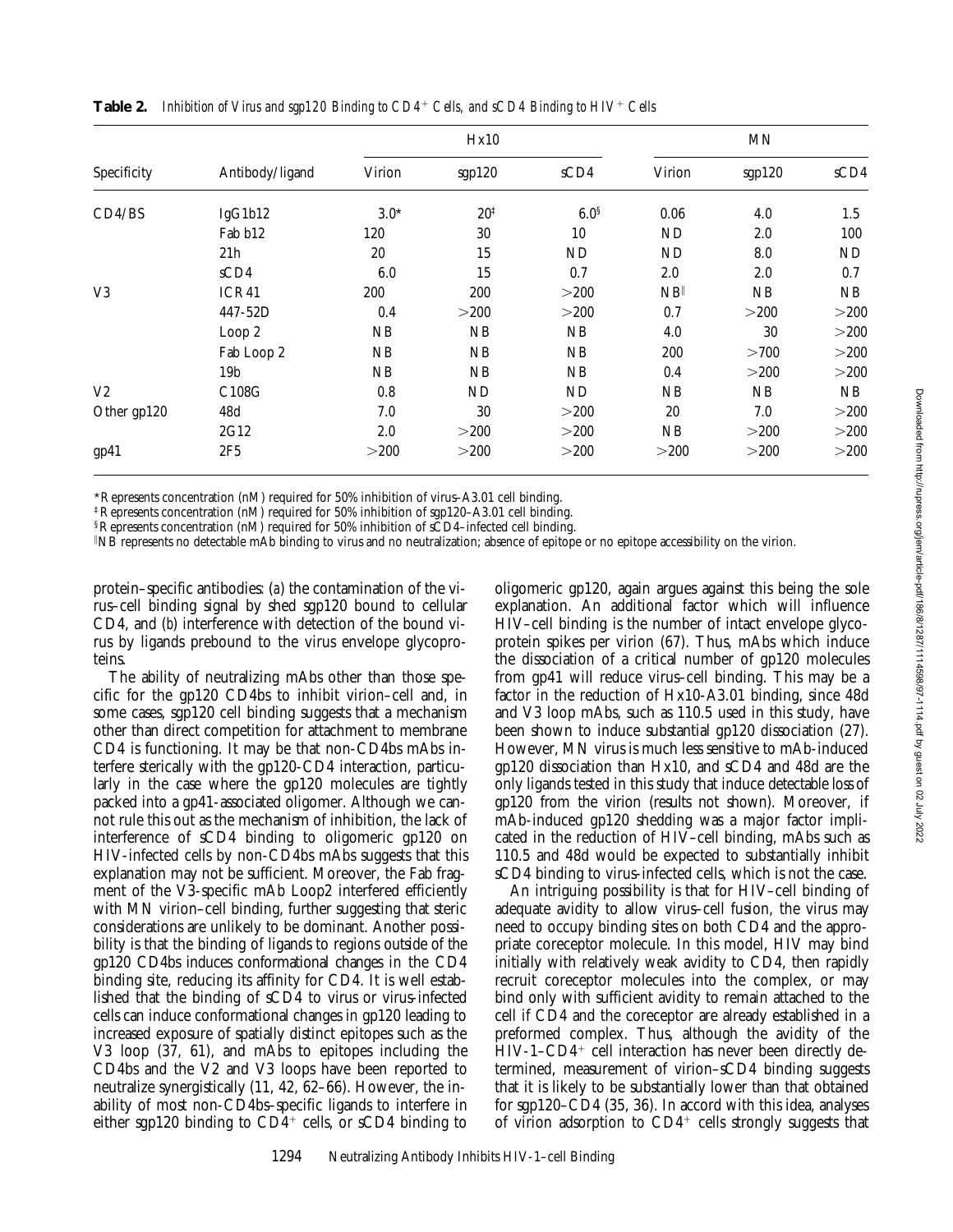this is an inefficient process (68), and a requirement for coreceptor molecules in the virus–cell attachment process has been postulated (69). Additionally, the finding that sCD4 triggers the exposure on gp120 of a binding site for CCR5 (29) suggests that this may be the sequence of events followed during virus–cell binding, and is consistent with the notion of two-site receptor binding. Moreover, it has been demonstrated that neutralizing mAbs to gp120 epitopes outside of the CD4bs inhibit the gp120–CCR5 interaction (28, 29), reinforcing the idea that for a successful entry into the target cell, gp120 binding to both receptor molecules is probably required.

Our results do not exclude the possibility that some of the mAbs tested also neutralize by mechanisms other than inhibition of virion–cell attachment; antibody-complexed virus escaping the block to attachment may nevertheless be neutralized at later steps in the life cycle. In this respect, the inhibition of virion–cell attachment may be considered as the most extreme end point resulting from a block to a critical number of virus–receptor interactions. The inhibition of a smaller number of virus–receptor interactions may not be sufficient to prevent virion attachment, but may inhibit the fusion process. Thus, for many of the antibodies tested here, inhibition of virus–receptor binding may be the dominant mechanism of neutralization, resulting in a block to virus–cell fusion, although only partial inhibition of attachment is observed. In another scenario, V3 loop– specific mAbs have been shown to neutralize cell-attached virus (24–26), and have been postulated to inhibit fusion or postfusion steps in the HIV-1 life cycle (26), and certain anti-CD4bs antibodies have been suggested to inhibit both HIV–cell membrane fusion and a postfusion step (70). However, alternative explanations for postattachment neutralization are that such mAbs either prevent the formation of a sufficient number of virus–receptor interactions to initiate fusion, or simply dissociate weakly adsorbed virus by interfering with a reversible binding step. These explanations seem reasonable if one considers that viral entry into certain  $CD4+T$  cell lines such as A3.01 is in the order of several h, as has been observed previously (71).

The data presented here are not consistent with recent studies that failed to demonstrate inhibition of HIV–cell binding with either sCD4 (72, 73) or the CD4bs-specific Fab b12 or its IgG derivative, IgG1b12 (70). The reasons for this are unclear. Demaria and co-workers (72, 73) detected virus binding using an anti–gp120-specific antiserum; pretreatment of virions with sCD4 or mAbs is therefore likely to modify the subsequent detection of bound virus. We have eliminated this possibility in our study by detecting bound virions using mAbs to a cell-derived molecule. We carried out the virus–cell binding at  $37^{\circ}$ C, whereas Demaria and co-workers (72, 73) and McInerney et al. (70) use  $4^{\circ}$ C for most experiments. However, this is unlikely to explain the differences observed, since McInerney et al. failed to find significant changes when their assay was run at either 4 or  $37^{\circ}\text{C}$ , and we find that both IgG1b12 and Fab b12 inhibit HIV–cell binding when carried out at  $4^{\circ}$ C (results not shown). We chose to carry out our virus– cell binding assay at  $37^{\circ}$ C as these conditions were most likely to represent the physiological conditions encountered by the virus during binding to its target cell. Virus– cell binding is temperature dependent, as has been shown in previous studies (35, 36) and it is clear from our own analyses that HIV-cell binding is much reduced at  $4^{\circ}C$  (results not shown). Although there was a risk that a small amount of virus–cell fusion might occur in our assay, it seems unlikely that this would strongly influence the results, since (*a*) fusion appears to be a relatively slow process, and 50% entry of a TCLA virus into A3.01 cells was shown to take 4 h (71), and (*b*) fused virus would probably leave an HLA-DR footprint at the cell surface which would be detected by antibody. Moreover, we found that pretreatment of the A3.01 cells with Q425, a CD4 mAb that inhibits HIV–cell fusion but not virus–cell binding, did not significantly modify the signal corresponding to bound virus, again implying that fusion is unlikely to alter the readout.

The studies we have described here have all been carried out using two TCLA viruses; it will now be important to determine whether cell attachment by primary isolates, particularly those using predominantly the CCR5 coreceptor, is also inhibited by anti–gp120-specific mAbs. Such experiments are not easy since the relatively high concentration of virus particles required to carry out the virus–cell binding assay described here is difficult to obtain for PBL or macrophage-grown viruses. However, in the absence of these data it seems reasonable to assume that since all HIV-1 viruses probably use a fundamentally conserved mechanism of binding and fusion, the inhibition of virus–cell binding is an important mechanism of antibody-mediated neutralization which requires further investigation using primary viruses.

We wish to thank J.P. Moore for helpful discussion concerning this study; J. Robinson for human mAbs 21h, 19b and 48d; and L. Burkly for sCD4.

This work was supported by the Centre National de la Recherche Scientifique, the Institut National de la Santé et la Recherche Médicale, the Agence Nationale de Recherches sur le SIDA, and by the EC Concerted Action Programmes "HIV variability" and "Antibody mediated enhancement and neutralization of lentivirus infections: role in immune pathogenesis and vaccine development".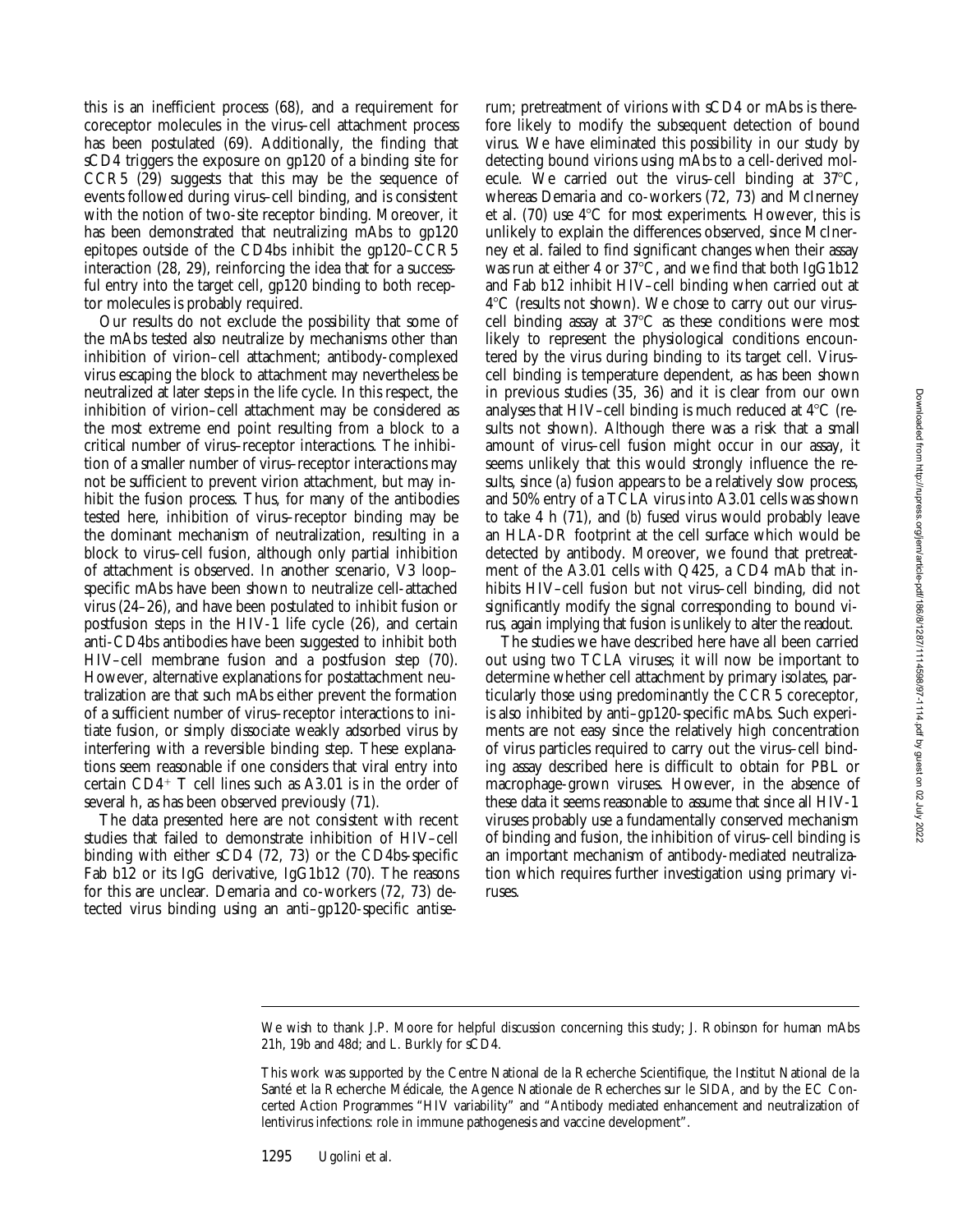Address correspondence to Dr. Q.J. Sattentau, Centre d'Immunologie de Marseille Luminy, 163 Avenue de Luminy, Case 906, 13288 Marseille Cedex 9, France. Phone: 33-4-91-26-94-94; FAX: 33-4-91-26-94-30; E-mail: sattenta@ciml.univ-mrs.fr

*Received for publication 25 June 1997 and in revised form 13 August 1997.*

## **References**

- 1. Dimmock, N.J. 1993. Neutralization of animal viruses. *Curr. Top. Microbiol. Immunol.* 183:1–149.
- 2. Dimmock, N.J. 1995. Update on the neutralization of animal viruses. *Rev. Med. Virol.* 5:165–179.
- 3. Iorio, R.M., R.L. Glickman, A.M. Riel, J.P. Sheenan, and M.A. Bratt. 1989. Functional and neutralization profile of seven overlapping antigenic sites on the HN glycoprotein of Newcastle disease virus: monoclonal antibodies to some sites prevent attachment. *Virus Res.* 13:245–262.
- 4. Smith, T.J., N.H. Olson, R.H. Cheng, H. Liu, E.S. Chase, W.M. Lee, D. Leippe, A.G. Mosser, R.R. Rueckert, and T.S. Baker. 1993. Structure of human rhinovirus complexed with Fab fragments from a neutralizing antibody. *J. Virol.* 67: 1148–1158.
- 5. Massey, R.J., and G. Schoetman. 1981. Topographical analysis of viral epitopes using monoclonal antibodies: mechanism of virus neutralization. *Virology.* 115:20–32.
- 6. Kennedy-Stoskopf, S., and O. Narayan. 1986. Neutralizing antibodies to visna lentivirus: mechanism of action and possible role in virus persistence. *J. Virol.* 59:37–44.
- 7. McDougal, J.S., J.K.A. Nicholson, G.D. Cross, S.P. Cort, M.S. Kennedy, and A.C. Mawle. 1986. Binding of the human retrovirus HTLV-III/LAV/ARV/HIV to the CD4 (T4) molecule: conformational dependence, epitope mapping, antibody inhibition, and potential for idiotypic mimicry. *J. Immunol.* 137:2937–2944.
- 8. Sun, N.-C., D.D. Ho, C.R.Y. Sun, R.-S. Liou, W. Gordon, M.S.C. Fung, X.-L. Li, R.C. Ting, T.H. Lee, N.T. Chang, and T.-W. Chang. 1989. Generation and characterization of monoclonal antibodies to the putative CD4-binding domain of human immunodeficiency virus type 1 gp120. *J. Virol.* 63: 3579–3585.
- 9. Ho, D.D., J.C. Kaplan, I.E. Rackauskas, and M.E. Gurney. 1988. Second conserved domain of gp120 is important for HIV infectivity and antibody neutralization. *Science (Wash. DC).* 239:1021–1023.
- 10. Posner, M.R., T. Hideshima, T. Cannon, M. Mukherjee, K.H. Mayer, and R.A. Byrn. 1991. An IgG human monoclonal antibody that reacts with HIV-1 gp120, inhibits virus binding to cells, and neutralizes infection. *J. Immunol.* 146: 4325–4332.
- 11. Montefiori, D.C., B.S. Graham, J. Zhou, J. Zhou, R.A. Bucco, D.H. Schwartz, L.A. Cavacini, M.R. Posner, and the NIH-NIAID AIDS Vaccine Clinical Trials Network. 1993. V3-specific neutralizing antibodies in sera from HIV-1 gp160 immunized volunteers block fusion and act synergistically with human monoclonal antibody to the conformation-dependent CD4 binding site. *J. Clin. Invest.* 92:840–847.
- 12. Moore, J.P., and D.D. Ho. 1995. HIV neutralization: the consequence of viral adaptation to growth on transformed T cells. *AIDS (Lond.).* 9(Suppl. A):S117–S136.
- 13. Poignard, P., P.J. Klasse, and Q.J. Sattentau. 1996. Neutralization of the human immunodeficiency virus type 1. *Immunol. Today.* 17:239–246.
- 14. Sattentau, Q.J. 1996. Neutralization of HIV by antibody.

*Curr. Opin. Immunol.* 8:540–545.

- 15. Burton, D.R., and D.C. Montefiori. 1997. The antibody response in HIV-1 infection. *AIDS (Lond.).* 11(Suppl. A):S87– S98.
- 16. Chamat, S., P. Nara, L. Berquist, A. Whalley, W.J. Morrow, H. Kohler, and C.Y. Kang. 1992. Two major groups of neutralizing anti-gp120 antibodies exist in HIV-infected individuals. Evidence for epitope diversity around the CD4 attachment site. *J. Immunol.* 149:649–654.
- 17. Wyatt, R., J. Moore, M. Accola, E. Desjardin, J. Robinson, and J. Sodroski. 1995. Involvement of the V1/V2 variable loop structure in the exposure of human immunodeficiency virus type 1 gp120 epitopes induced by receptor binding. *J. Virol.* 69:5723–5733.
- 18. Trkola, A., A.B. Pomales, H. Yuan, B. Korber, P.J. Maddon, G.P. Allaway, H. Katinger, C.F. Barbas III, D. Burton, D.D. Ho, and J.P. Moore. 1995. Cross-clade neutralization of primary isolates of human immunodeficiency virus type 1 by human monoclonal antibodies and tetrameric CD4-IgG. *J. Virol.* 69:6609–6617.
- 19. Trkola, A., M. Purtscher, T. Muster, C. Ballaun, A. Buchacher, N. Sullivan, K. Srinivasan, J. Sodroski, J. Moore, and H. Katinger. 1996. Human monoclonal antibody 2G12 defines a distinctive neutralization epitope on the gp120 glycoprotein of human immunodeficiency virus type 1. *J. Virol.* 70:1100–1108.
- 20. Moore, J.P., and J. Sodroski. 1996. Antibody cross competition analysis of the human immunodeficiency virus type 1 gp120 exterior envelope glycoprotein. *J. Virol.* 70:1863– 1872.
- 21. Linsley, P.S., J.A. Ledbetter, E. Kinney-Thomas, and S.-L. Hu. 1988. Effects of anti-gp120 monoclonal antibodies on CD4 receptor binding by the env protein of human immunodeficiency virus type 1. *J. Virol.* 62:3695–3702.
- 22. Bahraoui, E., B. Clerget-Raslain, F. Chapuis, R. Olivier, C. Parravicini, M. Yagello, L. Montagnier, and J.-C. Gluckman. 1988. A molecular mechanism of inhibiton of HIV-1 binding to CD4<sup>+</sup> cells by monoclonal antibodies to gp110. AIDS *(Lond.).* 2:165–169.
- 23. Skinner, M.A., A.J. Langlois, C.B. McDanal, J.S. McDougal, D.P. Bolognesi, and T.J. Matthews. 1988. Neutralizing antibodies to an immunodominant envelope sequence do not prevent gp120 binding to CD4. *J. Virol.* 62:4195–4200.
- 24. Lu, S., S.D. Putney, and H.L. Robinson. 1992. Human immunodeficiency virus type 1 entry into T cells: more-rapid escape from an anti–V3 loop than from an antireceptor antibody. *J. Virol.* 66:2457–2550.
- 25. Pelchen-Matthews, A., P. Clapham, and M. Marsh. 1995. Role of CD4 endocytosis in human immunodeficiency virus infection. *J. Virol.* 69:8164–8168.
- 26. Armstrong, S.J., T.L. McInerney, L. McLain, B. Wahren, J. Hinkula, M. Levi, and N.J. Dimmock. 1996. Two neutralizing anti-V3 monoclonal antibodies act by affecting different functions of human immunodeficiency virus type 1. *J. Gen. Virol.* 77:2931–2941.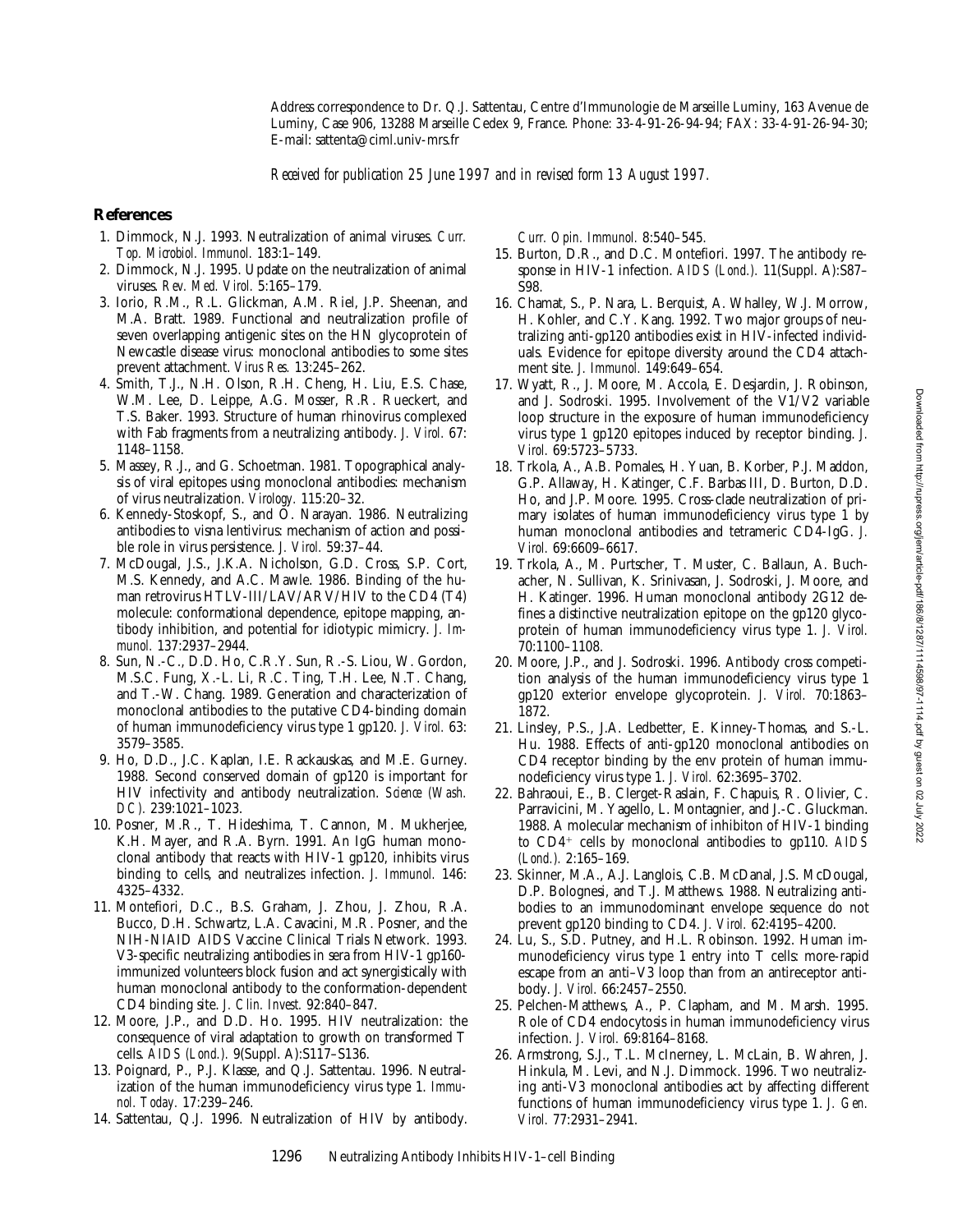- 27. Poignard, P., T. Fouts, D. Naniche, J.P. Moore, and Q.J. Sattentau. 1996. Neutralizing antibodies to human immunodeficiency virus type–1 gp120 induce envelope glycoprotein subunit dissociation. *J. Exp. Med.* 183:473–484.
- 28. Trkola, A., T. Dragic, J. Arthos, J.M. Binley, W.C. Olson, G.P. Allaway, C. Cheng-Mayer, J. Robinson, P.J. Maddon, and J.P. Moore. 1996. CD4-dependent, antibody sensitive interactions between HIV-1 and its co-receptor CCR-5. *Nature (Lond.).* 384:184–187.
- 29. Wu, L., N.P. Gerard, R. Wyatt, H. Choe, C. Parolin, N. Ruffing, A. Borsetti, A.A. Cardoso, E. Desjardin, W. Newman, et al. 1996. CD4-induced interaction of primary HIV-1 gp120 glycoproteins with the chemokine receptor CCR-5. *Nature (Lond.).* 384:179–183.
- 30. Tilley, S.A., W.J. Honnen, M.E. Racho, M. Hilgartner, and A. Pinter. 1991. A human monoclonal antibody against the CD4-binding site of HIV-1 gp120 exhibits potent, broadly neutralizing activity. *Res. Virol.* 142:247–259.
- 31. Thali, M., U. Olshevsky, C. Furman, D. Gabuzda, M. Posner, and J. Sodroski. 1991. Characterization of a discontinuous human immunodeficiency virus type 1 gp120 epitope recognised by a broadly reactive neutralising human monoclonal antibody. *J. Virol.* 65:6188–6193.
- 32. Earl, P.L., C.C. Broder, D. Long, S.A. Lee, J. Peterson, S. Chakrabarti, R.W. Doms, and B. Moss. 1994. Native oligomeric human immunodeficiency virus type 1 envelope glycoprotein elicits diverse monoclonal antibody reactivities. *J. Virol.* 68:3015–3026.
- 33. Bou-Habib, D.C., G. Roderiquez, T. Oravecz, P.W. Berman, P. Lusso, and M.A. Norcross. 1994. Cryptic nature of envelope V3 region epitopes protects primary monocytotropic human immunodeficiency virus type 1 from antibody neutralization. *J. Virol.* 68:6006–6013.
- 34. Sattentau, Q.J., and J.P. Moore. 1995. Human immunodeficiency virus type 1 neutralization is determined by epitope exposure on the gp120 oligomer. *J. Exp. Med.* 182:185–196.
- 35. Moore, J.P., J.A. McKeating, W.A. Norton, and Q.J. Sattentau. 1991. Direct measurement of soluble CD4 binding to human immunodeficiency virus type 1 virions: gp120 dissociation and its implications for virus-cell binding and fusion reactions and their neutralization by soluble CD4. *J. Virol.* 65:1133–1140.
- 36. Moore, J.P., J.A. McKeating, Y. Huang, A. Ashkenazi, and D.D. Ho. 1992. Virions of primary human immunodeficiency virus type 1 isolates resistant to soluble CD4 (sCD4) neutralisation differ in sCD4 binding and glycoprotein gp120 retention from sCD4-sensitive isolates. *J. Virol.* 66:235–243.
- 37. Sattentau, Q.J., J.P. Moore, F. Vignaux, F. Traincard, and P. Poignard. 1993. Conformational changes induced in the envelope glycoproteins of the human and simian immunodeficiency viruses by soluble receptor binding. *J. Virol.* 67:7383– 7393.
- 38. Lusso, P., F. Cocchi, C. Balotta, P.D. Markham, A. Louie, P. Farci, R. Pal, R.C. Gallo, and J.M.C. Reitz. 1995. Growth of macrophage-tropic and primary human immunodeficiency virus type 1 (HIV-1) isolates in a unique  $CD4^+$  T cell clone (PM1): failure to downregulate CD4 and to interfere with cell line–tropic HIV-1. *J. Virol.* 69:3712–3720.
- 39. Fisher, A.G., B. Ensoli, D. Looney, A. Rose, R.C. Gallo, M.S. Saag, G.M. Shaw, B.H. Hahn, and F. Wong-Staal. 1988. Biologically diverse molecular variants within a single HIV-1 isolate. *Nature (Lond.).* 334:444–447.
- 40. Healey, D., L. Dianda, J.P. Moore, J.S. McDougal, M.J.

Moore, P. Estess, D. Buck, P.D. Kwong, P.C.L. Beverley, and Q.J. Sattentau. 1990. Novel anti-CD4 monoclonal antibodies separate human immunodeficiency virus infection and fusion of CD4<sup>+</sup> cells from virus binding. *J. Exp. Med.* 172: 1233–1242.

- 41. Kinley-Thomas, E., J.N. Weber, J. McClure, P.R. Clapham, M.C. Singhal, M.K. Shriver, and R.A. Weiss. 1988. Neutralizing monoclonal antibodies to the AIDS virus. *AIDS (Lond.).* 2:25–29.
- 42. McKeating, J.A., J. Cordell, C.J. Dean, and P. Balfe. 1992. Synergistic interaction between ligands binding to the CD4 binding site and V3 domain of human immunodeficiency virus type I gp120. *Virology.* 191:732–742.
- 43. Gorny, M.K., S. Conley, A. Karwowska, A. Buchbinder, J.-Y. Xu, E.A. Emini, S. Koenig, and S. Zolla-Pazner. 1992. Neutralization of diverse human immunodeficiency virus type 1 variants by an anti-V3 human monoclonal antibody. *J. Virol.* 66:7538–7542.
- 44. Conley, A.J., M.K. Gorny, J.A. Kessler, L.J. Boots, M. Ossorio-Castro, S. Koenig, D.W. Lineberger, E.A. Emini, C. Williams, and S. Zolla-Pazner. 1994. Neutralization of primary human immunodeficiency virus type 1 isolates by the broadly reactive anti-V3 monoclonal antibody, 447-52D. *J. Virol.* 68:6994–7000.
- 45. Warrier, S.V., A. Pinter, W.J. Honnen, M. Girard, E. Muchmore, and S.A. Tilley. 1994. A novel, glycan-dependent epitope in the V2 domain of human immunodeficiency virus type 1 gp120 is recognised by a highly potent, neutralizing chimpanzee monoclonal antibody. *J. Virol.* 68:4636–4642.
- 46. Thali, M., J.P. Moore, C. Furman, M. Charles, D.D. Ho, J. Robinson, and J. Sodroski. 1993. Characterization of conserved human immunodeficiency virus type 1 gp120 neutralization epitopes exposed upon gp120-CD4 binding. *J. Virol.* 67:3978–3988.
- 47. Moore, J.P., A. Trkola, B. Korber, L.J. Boots, J.A. Kessler, F.E. McCutchan, J. Mascola, D.D. Ho, J. Robinson, and A.J. Conley. 1995. A human monoclonal antibody to a complex epitope in the V3 region of gp120 of human immunodeficiency virus type 1 has broad reactivity within and outside clade B. *J. Virol.* 69:122–130.
- 48. Burton, D.R., J. Pyati, R. Koduri, S.J. Sharp, G.B. Thornton, P.W. Parren, L.S. Sawyer, R.M. Hendry, N. Dunlop, P.L. Nara, and D. Burton. 1994. Efficient neutralization of primary isolates of HIV-1 by a recombinant human monoclonal antibody. *Science (Wash. DC).* 266:1024–1027.
- 49. Burton, D.R., C.F.I. Barbas, M.A.A. Persson, S. Koenig, R.M. Chanock, and R.A. Lerner. 1991. A large array of human monoclonal antibodies to HIV-1 from combinatorial libraries of asymptomatic seropositive individuals. *Proc. Natl. Acad. Sci. USA.* 88:10134–10137.
- 50. Barbas, C.F.I., E. Bjorling, F. Chiodi, F. Dunlop, D. Cababa, T.M. Jones, S.L. Zebedee, M.A.A. Persson, P.L. Nara, E. Norrby, and D. Burton. 1992. Recombinant human Fab fragments neutralize human type 1 immunodeficiency virus in vitro. *Proc. Natl. Acad. Sci. USA.* 89:9339–9343.
- 51. Roben, P., J.P. Moore, M. Thali, J. Sodroski, C.F. Barbas III, and D. Burton. 1994. Recognition properties of a panel of human recombinant Fab fragments to the CD4 binding site of gp120 that show differing abilities to neutralize human immunodeficiency virus type 1. *J. Virol.* 68:4821-4828.
- 52. Barbas, C.F.I., T.A. Collett, W. Amberg, P. Roben, J. Binley, D. Hoekstra, D. Cababa, T.M. Jones, R.A. Williamson, G.R. Pilkington, et al. 1993. Molecular profile of an anti-